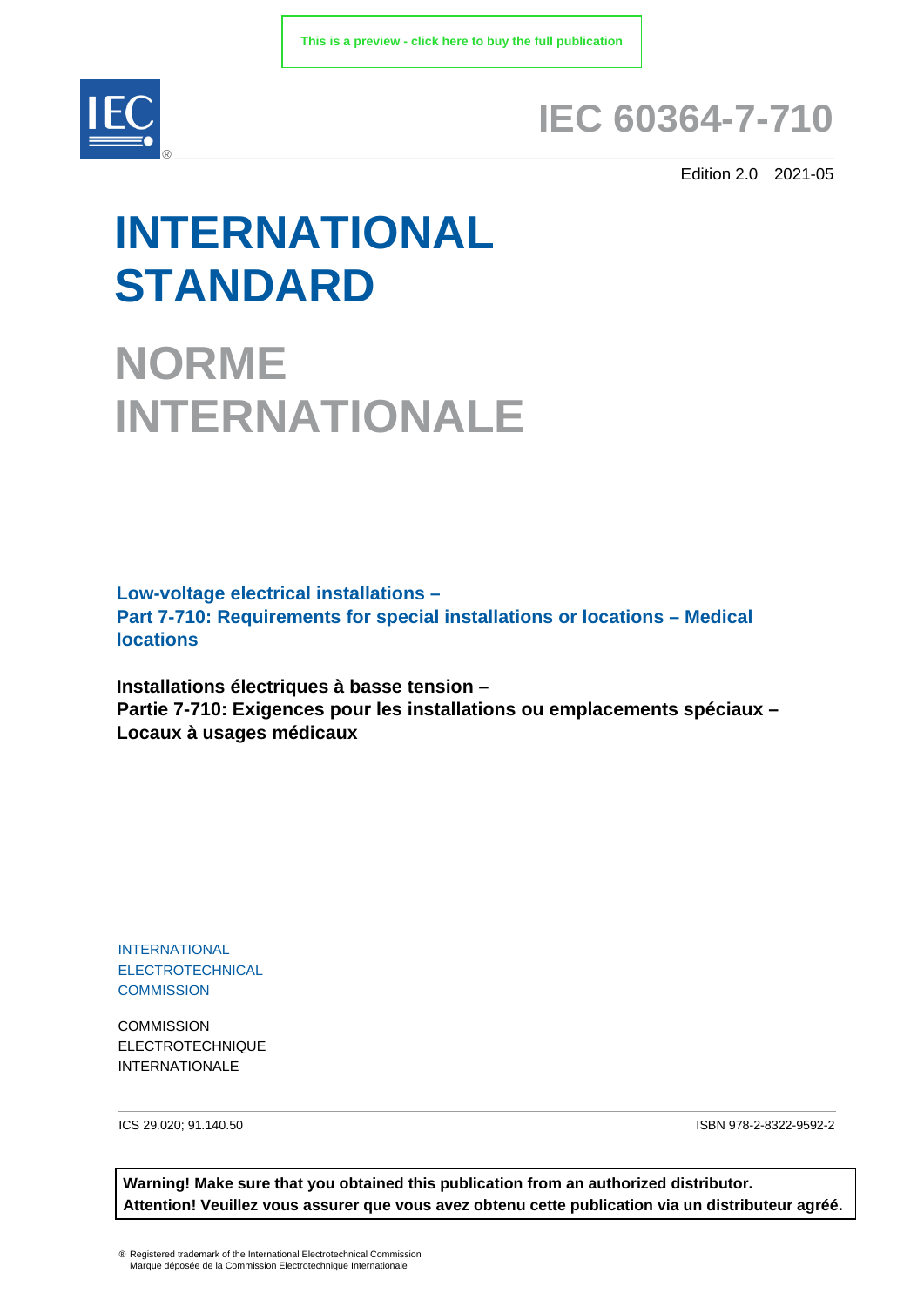– 2 – IEC 60364-7-710:2021 © IEC 2021

### **CONTENTS**

| 710.1   |                                                                                      |  |
|---------|--------------------------------------------------------------------------------------|--|
| 710.2   |                                                                                      |  |
| 710.3   |                                                                                      |  |
| 710.30  |                                                                                      |  |
| 710.31  |                                                                                      |  |
| 710.313 |                                                                                      |  |
| 710.314 |                                                                                      |  |
| 710.41  | Protection for safety - Protection against electric shock 12                         |  |
| 710.411 | Protective measure: automatic disconnection of supply 12                             |  |
| 710.414 | Protective measure: extra-low-voltage provided by SELV and PELV  14                  |  |
| 710.415 |                                                                                      |  |
| 710.42  | Protection for safety - Protection against thermal effects15                         |  |
| 710.421 |                                                                                      |  |
| 710.44  | Protection for safety - Protection against voltage disturbances and                  |  |
| 710.444 |                                                                                      |  |
| 710.51  | Selection and erection of electrical equipment - Common rules  16                    |  |
| 710.512 |                                                                                      |  |
| 710.514 |                                                                                      |  |
| 710.52  | Selection and erection of electrical equipment - Wiring systems 18                   |  |
| 710.53  | Selection and erection of electrical equipment - Devices for protection              |  |
| 710.531 |                                                                                      |  |
| 710.535 |                                                                                      |  |
| 710.536 |                                                                                      |  |
| 710.537 |                                                                                      |  |
| 710.55  | Selection and erection of electrical equipment - Other equipment21                   |  |
| 710.559 |                                                                                      |  |
| 710.56  | Selection and erection of electrical equipment - Safety services21                   |  |
| 710.6   |                                                                                      |  |
|         | Annex A (informative) Examples of allocation of group numbers and classification for |  |
|         | Annex B (informative) Guidance concerning electromagnetic interferences (EMI) 28     |  |
|         | Annex C (informative) List of notes concerning certain countries (exceptions) 29     |  |
|         |                                                                                      |  |
|         |                                                                                      |  |
|         | Table A.710.1 – List of examples of medical locations and their group classification |  |
|         |                                                                                      |  |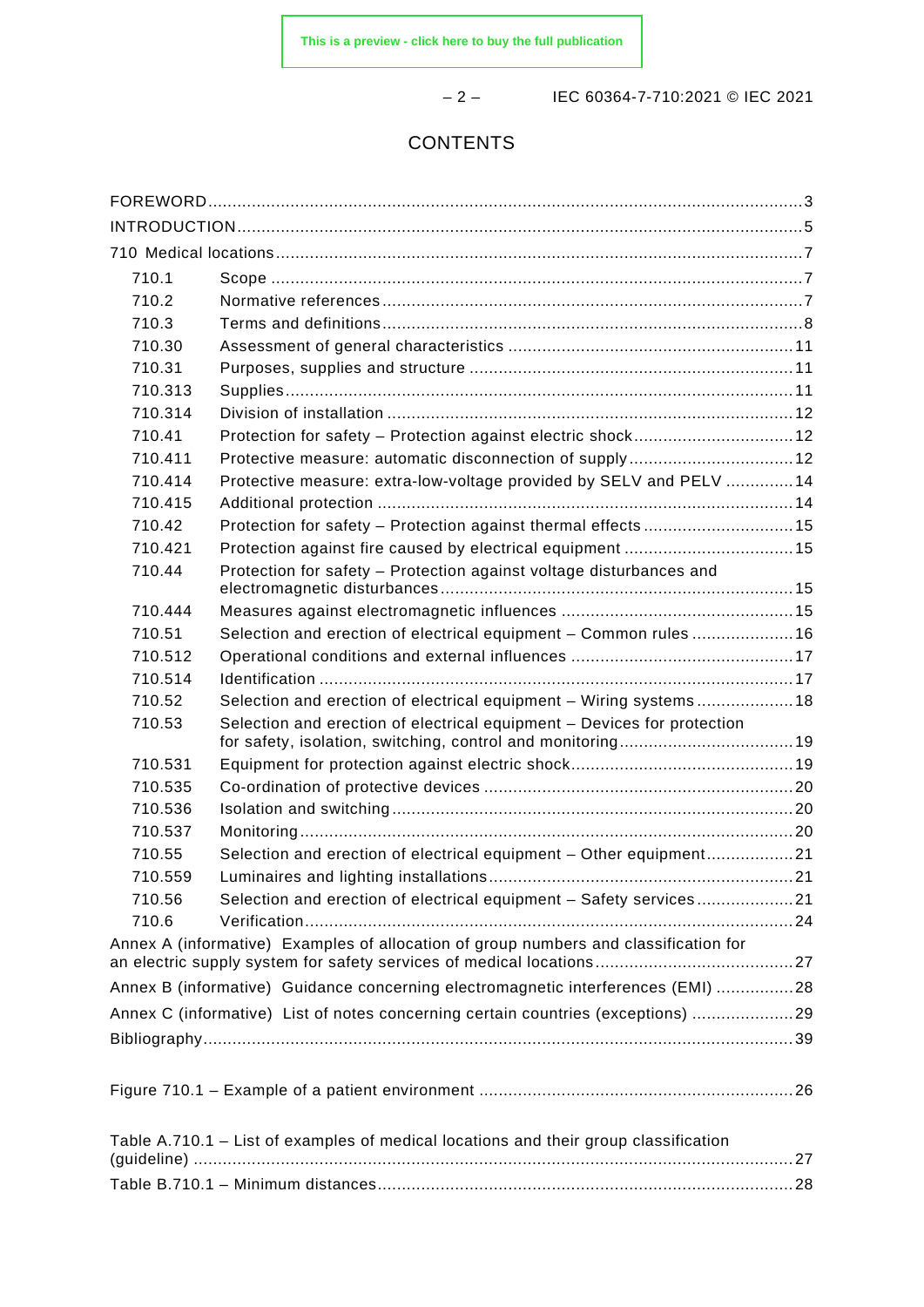IEC 60364-7-710:2021 © IEC 2021 – 3 –

#### INTERNATIONAL ELECTROTECHNICAL COMMISSION

\_\_\_\_\_\_\_\_\_\_\_\_

#### **LOW-VOLTAGE ELECTRICAL INSTALLATIONS –**

#### **Part 7-710: Requirements for special installations or locations – Medical locations**

#### FOREWORD

- <span id="page-2-0"></span>1) The International Electrotechnical Commission (IEC) is a worldwide organization for standardization comprising all national electrotechnical committees (IEC National Committees). The object of IEC is to promote international co-operation on all questions concerning standardization in the electrical and electronic fields. To this end and in addition to other activities, IEC publishes International Standards, Technical Specifications, Technical Reports, Publicly Available Specifications (PAS) and Guides (hereafter referred to as "IEC Publication(s)"). Their preparation is entrusted to technical committees; any IEC National Committee interested in the subject dealt with may participate in this preparatory work. International, governmental and nongovernmental organizations liaising with the IEC also participate in this preparation. IEC collaborates closely with the International Organization for Standardization (ISO) in accordance with conditions determined by agreement between the two organizations.
- 2) The formal decisions or agreements of IEC on technical matters express, as nearly as possible, an international consensus of opinion on the relevant subjects since each technical committee has representation from all interested IEC National Committees.
- 3) IEC Publications have the form of recommendations for international use and are accepted by IEC National Committees in that sense. While all reasonable efforts are made to ensure that the technical content of IEC Publications is accurate, IEC cannot be held responsible for the way in which they are used or for any misinterpretation by any end user.
- 4) In order to promote international uniformity, IEC National Committees undertake to apply IEC Publications transparently to the maximum extent possible in their national and regional publications. Any divergence between any IEC Publication and the corresponding national or regional publication shall be clearly indicated in the latter.
- 5) IEC itself does not provide any attestation of conformity. Independent certification bodies provide conformity assessment services and, in some areas, access to IEC marks of conformity. IEC is not responsible for any services carried out by independent certification bodies.
- 6) All users should ensure that they have the latest edition of this publication.
- 7) No liability shall attach to IEC or its directors, employees, servants or agents including individual experts and members of its technical committees and IEC National Committees for any personal injury, property damage or other damage of any nature whatsoever, whether direct or indirect, or for costs (including legal fees) and expenses arising out of the publication, use of, or reliance upon, this IEC Publication or any other IEC Publications.
- 8) Attention is drawn to the Normative references cited in this publication. Use of the referenced publications is indispensable for the correct application of this publication.
- 9) Attention is drawn to the possibility that some of the elements of this IEC Publication may be the subject of patent rights. IEC shall not be held responsible for identifying any or all such patent rights.

IEC 60364-7-710 has been prepared by IEC technical committee 64: Electrical installations and protection against electric shock. It is an International Standard.

This second edition cancels and replaces the first edition published in 2002. This edition constitutes a technical revision.

This edition includes the following significant technical changes with respect to the previous edition:

- a) the scope provides improved information to the application of this document;
- b) some terms and definitions have been revised;
- c) the validity of the respective parts of the IEC 60364 series has been verified and clauses updated;
- d) Clause 710.30 has been extended;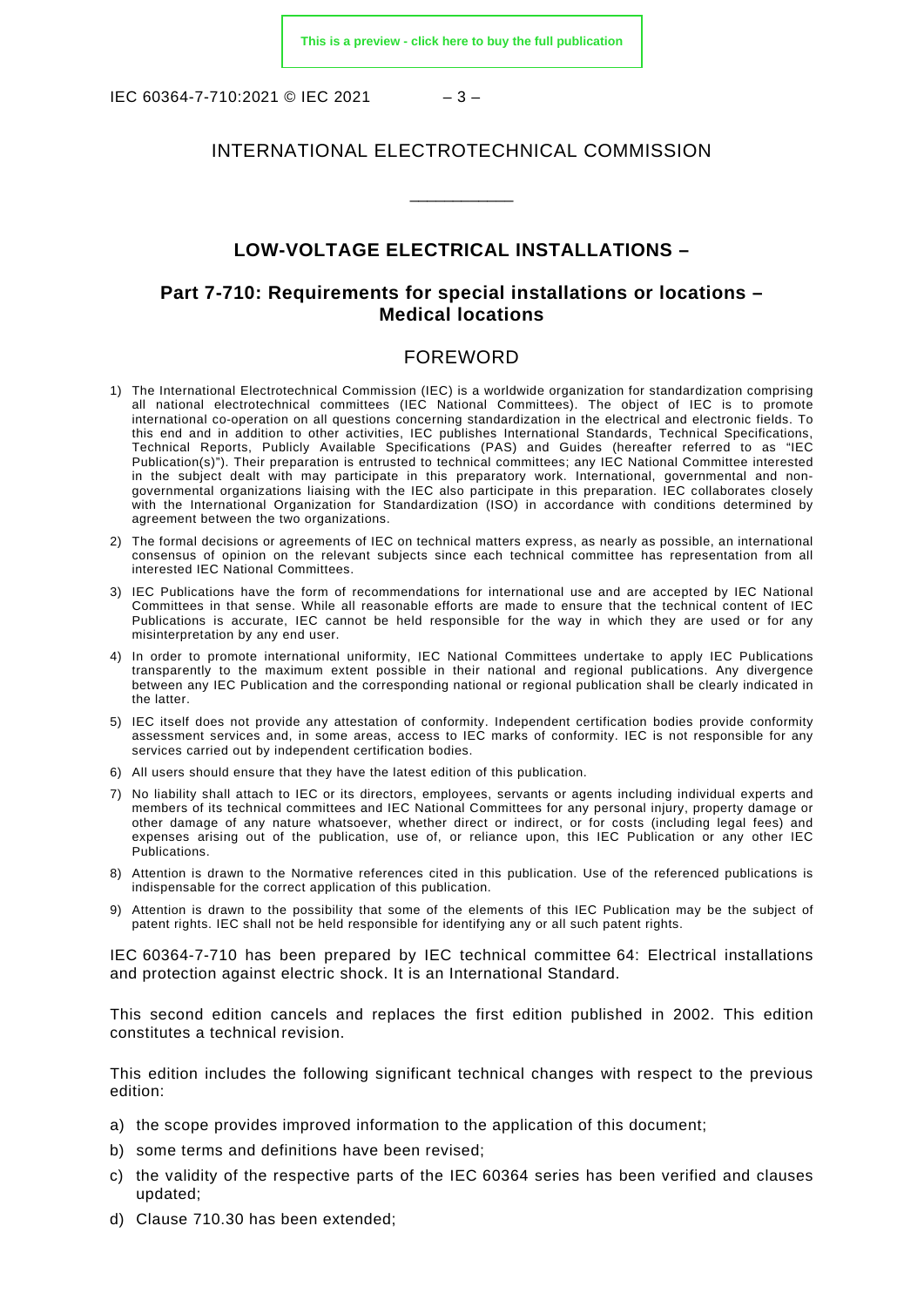– 4 – IEC 60364-7-710:2021 © IEC 2021

- e) Clause 710.41 has been updated;
- f) Clause 710.413 has been renumbered as Clause 710.411;
- g) in 710.411 insulation fault location systems have been added;
- h) Clause 710.421 has been extended to include arc fault detection devices;
- i) Clause 710.44 has been added;
- j) Clause 710.51 has been updated and now covers distribution boards and electrical operating areas;
- k) Clause 710.514, has been extended and includes separate subclauses on diagrams, documentation and operating instructions;
- l) Subclauses 710.531 to 710.537 have been added;
- m) Clause 710.55 has been updated;
- n) Clause 710.56 has been added;
- o) Clause 710.6, Verification, has been revised;
- p) Annex A was deleted, and the contents integrated into 710.560.4;
- q) former Annex B is now Annex A and has been updated;
- r) an informative Annex B on guidance concerning electromagnetic interferences (EMI) in installations of buildings has been added.

The text of this International Standard is based on the following documents:

| Draft        | Report on voting |
|--------------|------------------|
| 64/2480/FDIS | 64/2482/RVD      |

Full information on the voting for its approval can be found in the report on voting indicated in the above table.

The language used for the development of this International Standard is English.

This document was drafted in accordance with ISO/IEC Directives, Part 2, and developed in accordance with ISO/IEC Directives, Part 1 and ISO/IEC Directives, IEC Supplement, available at [www.iec.ch/members\\_experts/refdocs.](http://www.iec.ch/members_experts/refdocs) The main document types developed by IEC are described in greater detail at www.iec.ch/standardsdev/publications.

A list of all parts in the IEC 60364 series, published under the general title *Low-voltage electrical installations*, can be found on the IEC website.

The reader's attention is drawn to the fact that Annex C lists all of the "in-some-country" clauses on differing practices of a less permanent nature relating to the subject of this document.

The committee has decided that the contents of this document will remain unchanged until the stability date indicated on the IEC website under "http://webstore.iec.ch" in the data related to the specific document. At this date, the document will be

- reconfirmed,
- withdrawn.
- replaced by a revised edition, or
- amended.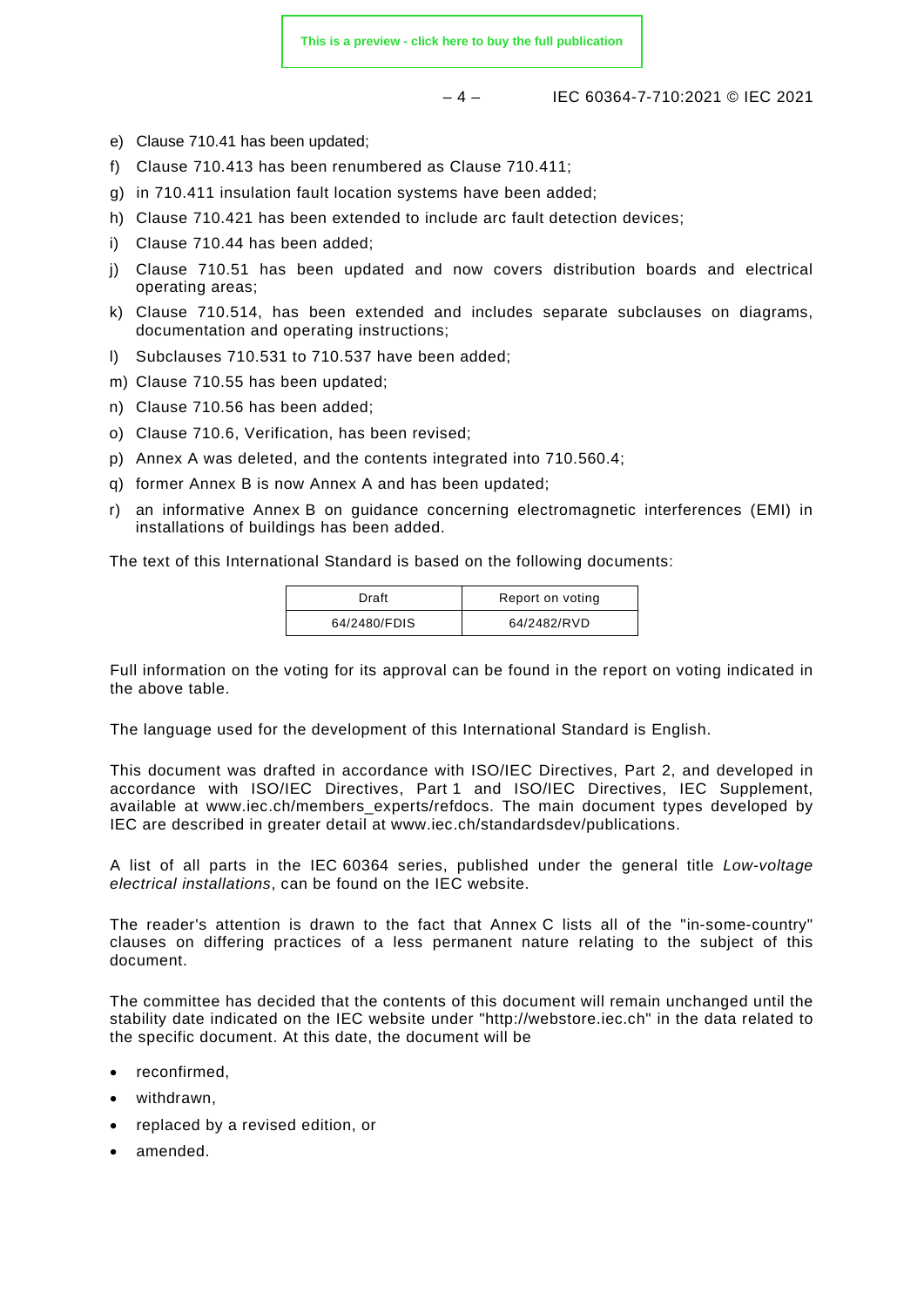<span id="page-4-0"></span>IEC 60364-7-710:2021 © IEC 2021 – 5 –

#### INTRODUCTION

For the purpose of this part of IEC 60364 (IEC 60364-7-710) the requirements of the general Parts 1 to 6 and Part 8 of IEC 60364 apply.

The IEC 60364-7-7XX parts of IEC 60364 contain particular requirements for special installations or locations which are based on the requirements of the general parts of IEC 60364 (IEC 60364-1 to IEC 60364-6 and IEC 60364-8). These IEC 60364-7-7XX parts are considered in conjunction with the requirements of the general parts.

The particular requirements of this part of IEC 60364 supplement, modify or replace certain of the requirements of the general parts of IEC 60364 being valid at the time of publication of this part. The absence of reference to the exclusion of a part or a clause of a general part means that the corresponding clauses of the general part are applicable (undated references).

Requirements of other 7XX parts being relevant for installations covered by this part also apply. This part may therefore also supplement, modify or replace certain of these requirements valid at the time of publication of this part.

The clause numbering of this part follows the pattern and corresponding references of IEC 60364. The numbers following the particular number of this part are those of the corresponding parts, or clauses of the other parts of the IEC 60364 series, valid at the time of publication of this part, as indicated in the normative references of this document (dated references).

If requirements or explanations additional to those of the other parts of the IEC 60364 series are needed, the numbering of such items appears as 710.101, 710.102, 710.103, etc.

In the case where new or amended general parts with modified numbering were published after this part was issued, the clause numbers referring to a general part in this Part 710 may no longer align with the latest edition of the general part. Dated references should be observed.

The particular requirements of this document apply to the electrical installations in medical locations.

The clause numbering following 710 are those of the corresponding parts or clauses of IEC 60364. The absence of reference to a part or a clause means that all parts of IEC 60364 are applicable.

In medical locations patients are likely to be subjected to the application of medical electrical (ME) equipment. Measures for the safety of patients and medical staff need to be enhanced due to:

- i) the reduction in body resistance, since the skin is often cut or broken;
- ii) the risk associated with loss of supply, especially to life supporting equipment;
- iii) the increased risk of electric shock due to the presence of liquids, such as blood, saline and water (e.g. for irrigation).

Items (i) and (ii) affect the patient, whereas item (iii) affects the patient and medical staff.

For every activity and function in a medical location, the particular requirements for safety, including protection against electric shock and continuity of supply, need to be considered.

Safety can be achieved by the application of this document and the safe operation and maintenance of ME equipment.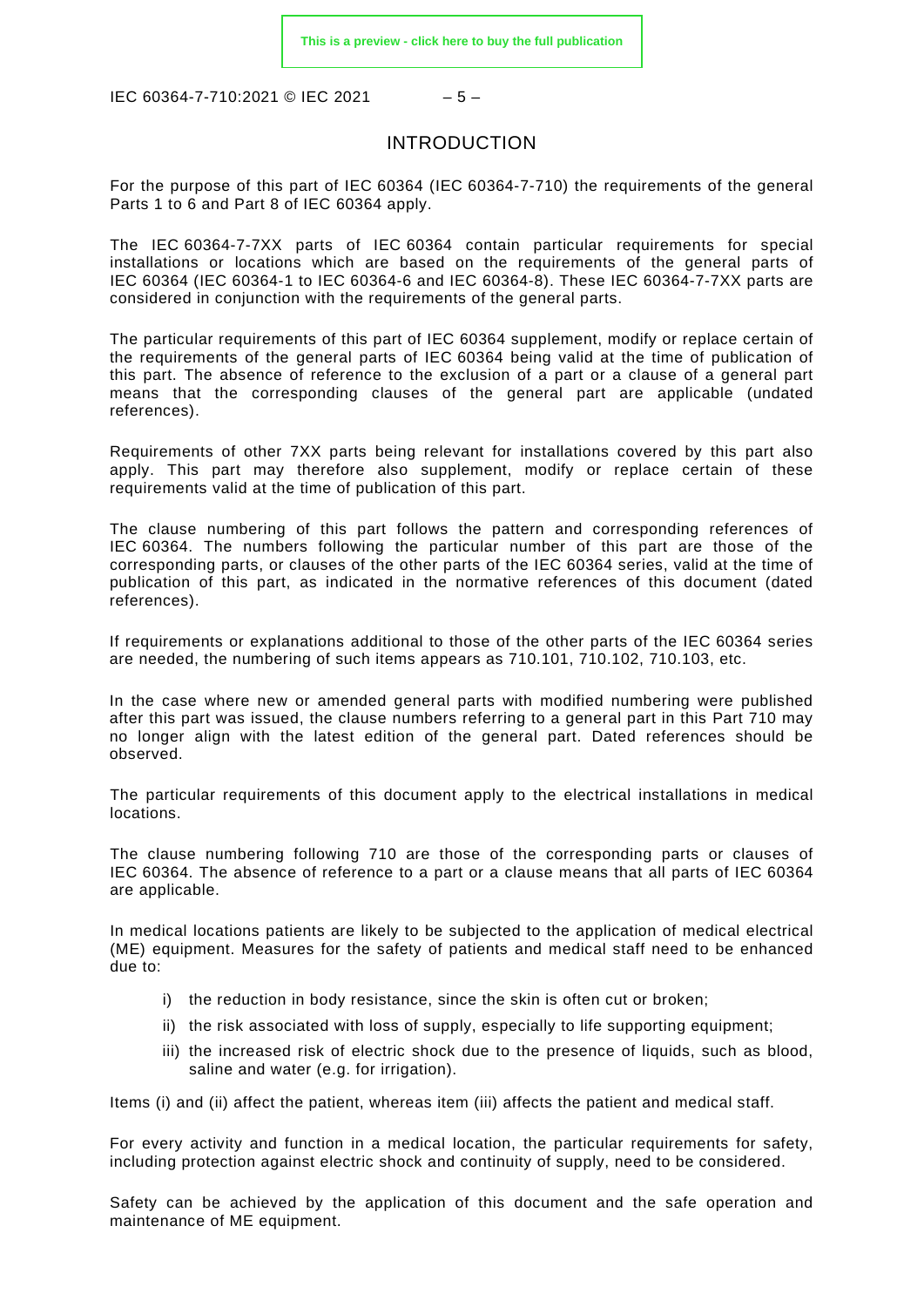– 6 – IEC 60364-7-710:2021 © IEC 2021

Variations of this document to further enhance safety and reliability are acceptable.

Annex C provides a statement about the inclusion of text concerning particular conditions that are existing in certain countries and that state exceptions to the respective subclauses.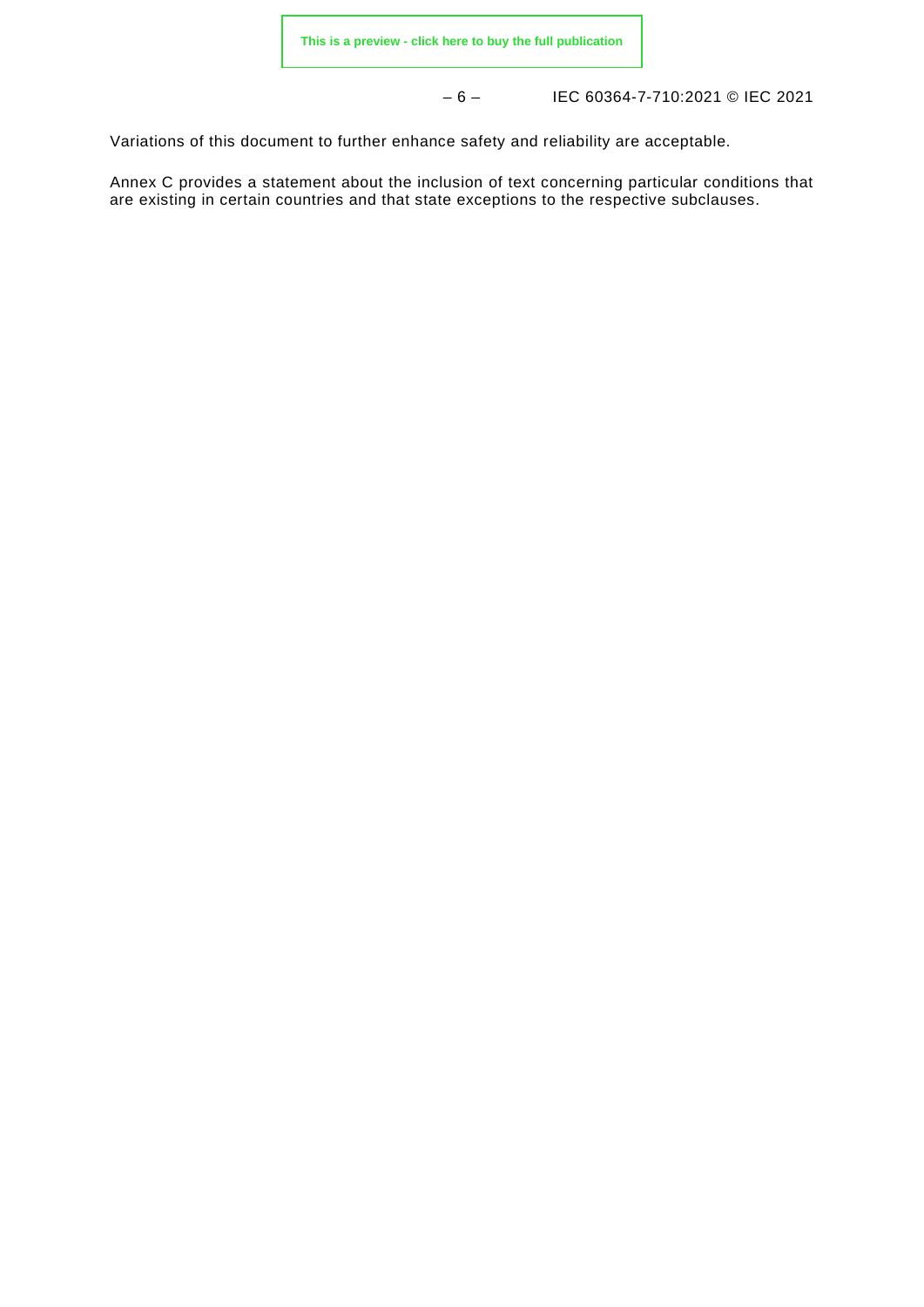IEC 60364-7-710:2021 © IEC 2021 – 7 –

#### **LOW-VOLTAGE ELECTRICAL INSTALLATIONS –**

#### **Part 7-710: Requirements for special installations or locations – Medical locations**

#### <span id="page-6-0"></span>**710 Medical locations**

#### <span id="page-6-1"></span>**710.1 Scope**

The particular requirements of this part of IEC 60364 apply to electrical installations in medical locations so as to provide safety of patients and medical staff. These requirements refer to:

– hospitals and clinics or equivalent institutions (including equivalent transportable and mobile locations);

which, subject to assessment (710.30), can also include:

- sanatoriums and health clinics;
- dedicated locations in homes for senior citizens and aged care homes, where patients receive medical care;
- medical centres, outpatients' clinics and departments, casualty wards;
- other outpatients' institutions (industrial, sports and others);
- medical and dental practices;
- dedicated medical rooms in the workplace;
- other locations where medical electrical equipment is used;
- veterinary clinics;
- rooms in existing installations where a change of utilization for medical applications occur.

This list is not exhaustive.

The requirements of this document do not apply to ME equipment or ME systems.

NOTE 1 ME equipment and ME systems are covered by IEC 60601 (all parts).

NOTE 2 In the USA, the requirements of NFPA 70 $^{\circledR}$ , National Electrical Code $^{\circledR}$  in general and specifically article 517 (Healthcare Facilities) apply.

#### <span id="page-6-2"></span>**710.2 Normative references**

The following documents are referred to in the text in such a way that some or all of their content constitutes requirements of this document. For dated references, only the edition cited applies. For undated references, the latest edition of the referenced document (including any amendments) applies.

IEC 60050-826, *International Electrotechnical Vocabulary – Part 826: Electrical installations* (available at http://www.electropedia.org)

IEC 60364-1:2005, *Low-voltage electrical installations – Part 1: Fundamental principles, assessment of general characteristics, definitions*

IEC 60364-4-41:2005*, Low-voltage electrical installations – Part 4-41: Protection for safety – Protection against electric shock*  IEC 60364-4-41:2005/AMD1:2017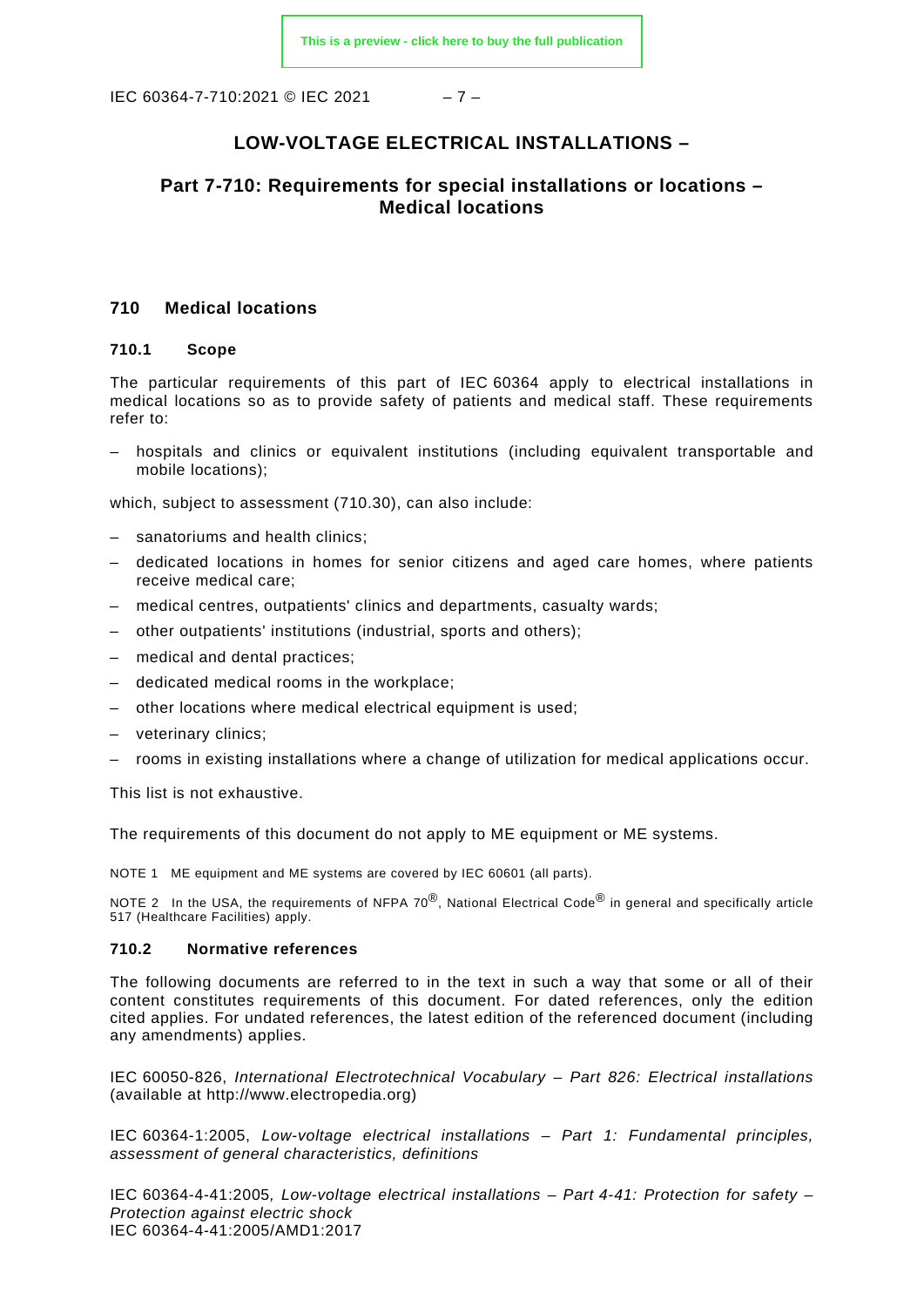– 8 – IEC 60364-7-710:2021 © IEC 2021

IEC 60364-4-42:2010, *Low-voltage electrical installations – Part 4-42: Protection for safety – Protection against thermal effects*  IEC 60364-4-42:2010/AMD1:2014

IEC 60364-4-44:2007, *Low-voltage electrical installations – Part 4-44: Protection for safety – Protection against voltage disturbances and electromagnetic disturbances*  IEC 60364-4-44:2007/AMD1:2015 IEC 60364-4-44:2007/AMD2:2018

IEC 60364-5-51:2005, *Electrical installations of buildings – Part 5-51: Selection and erection of electrical equipment – Common rules* 

IEC 60364-5-52:2009, *Low-voltage electrical installations – Part 5-52: Selection and erection of electrical equipment – Wiring systems*

IEC 60364-5-53:2019, *Low-voltage electrical installations – Part 5-53: Selection and erection of electrical equipment – Devices for protection for safety, isolation, switching, control and monitoring*  IEC 60364-5-53:2019/AMD1:2020

IEC 60364-5-56:2018, *Low-voltage electrical installations – Part 5-56: Selection and erection of electrical equipment – Safety services*

IEC 60364-6:2016, *Low voltage electrical installations – Part 6: Verification* 

IEC 60947-6-1, *Low-voltage switchgear and controlgear – Part 6-1: Multiple function equipment – Transfer switching equipment*

IEC 61439 (all parts), *Low-voltage switchgear and controlgear assemblies*

IEC 61557-8:2014, *Electrical safety in low voltage distribution systems up to 1 000 V a.c. and 1 500 V d.c. – Equipment for testing, measuring or monitoring of protective measures – Part 8: Insulation monitoring devices for IT systems*

IEC 61557-9:2014, *Electrical safety in low voltage distribution systems up to 1 000 V a.c. and 1 500 V d.c. – Equipment for testing, measuring or monitoring of protective measures – Part 9: Equipment for insulation fault location in IT systems*

<span id="page-7-0"></span>IEC 61558-2-15, *Safety of transformers, reactors, power supply units and combinations thereof – Part 2-15: Particular requirements and tests for isolating transformers for the supply of medical locations*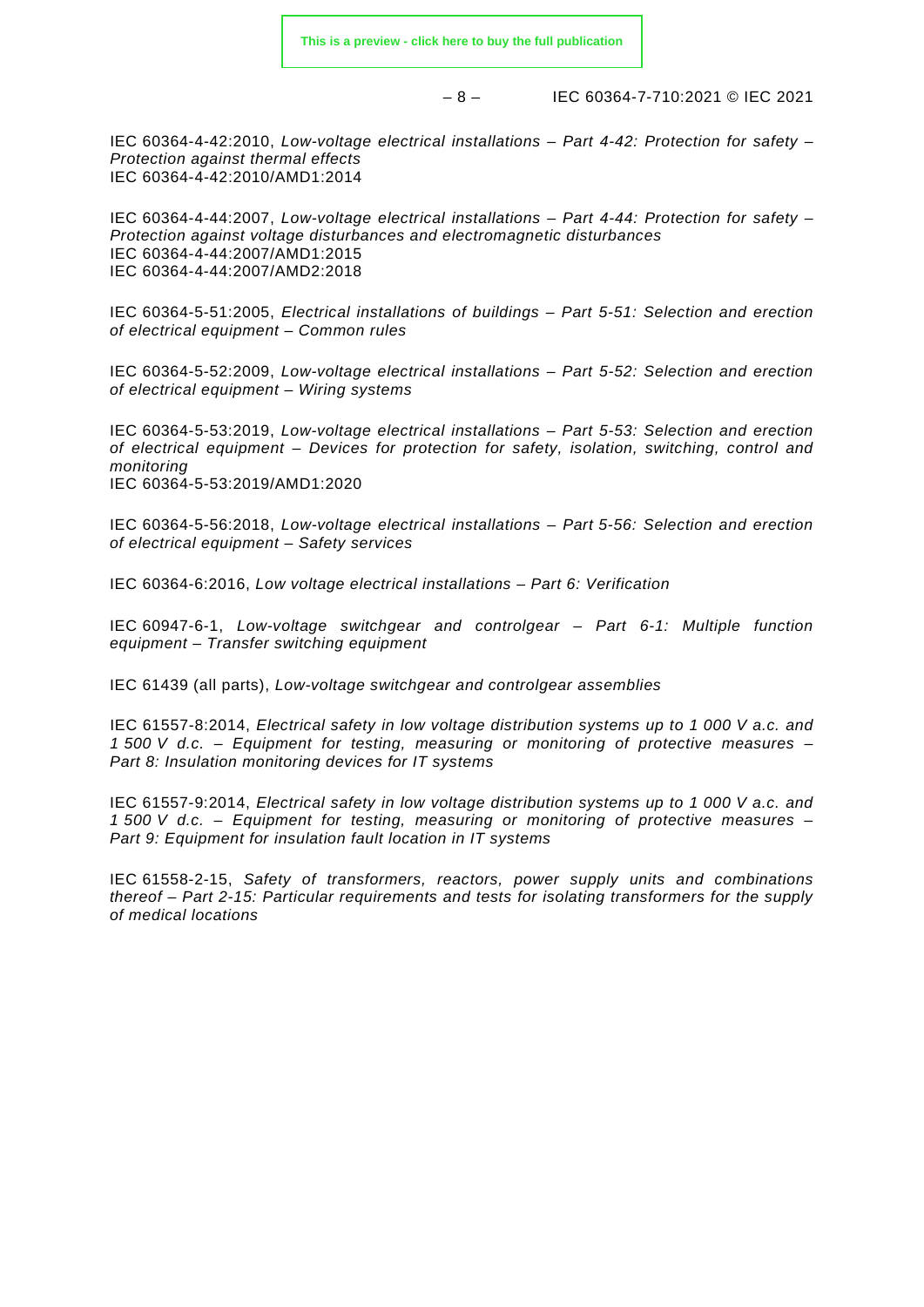– 40 – IEC 60364-7-710:2021 © IEC 2021

#### SOMMAIRE

| 710.1   |                                                                                                                                                                               |  |
|---------|-------------------------------------------------------------------------------------------------------------------------------------------------------------------------------|--|
| 710.2   |                                                                                                                                                                               |  |
| 710.3   |                                                                                                                                                                               |  |
| 710.30  |                                                                                                                                                                               |  |
| 710.31  |                                                                                                                                                                               |  |
| 710.313 |                                                                                                                                                                               |  |
| 710.314 |                                                                                                                                                                               |  |
| 710.41  | Protection pour assurer la sécurité - Protection contre les chocs                                                                                                             |  |
| 710.411 | Mesure de protection: coupure automatique de l'alimentation52                                                                                                                 |  |
| 710.414 | Mesure de protection: protection par très basse tension (TBTS et TBTP)54                                                                                                      |  |
| 710.415 |                                                                                                                                                                               |  |
| 710.42  | Protection pour assurer la sécurité - Protection contre les effets                                                                                                            |  |
| 710.421 | Protection contre l'incendie provoqué par un matériel électrique 55                                                                                                           |  |
| 710.44  | Protection pour assurer la sécurité - Protection contre les perturbations                                                                                                     |  |
| 710.444 |                                                                                                                                                                               |  |
| 710.51  | Choix et mise en œuvre des matériels électriques - Règles communes 56                                                                                                         |  |
| 710.512 |                                                                                                                                                                               |  |
| 710.514 |                                                                                                                                                                               |  |
| 710.52  | Choix et mise en œuvre des appareils électriques - Canalisations59                                                                                                            |  |
| 710.53  | Choix et mise en œuvre des matériels électriques - Dispositifs de<br>protection pour assurer la sécurité, le sectionnement, la coupure, la                                    |  |
| 710.531 | Appareil pour la protection contre les chocs électriques 59                                                                                                                   |  |
| 710.535 |                                                                                                                                                                               |  |
| 710.536 |                                                                                                                                                                               |  |
| 710.537 |                                                                                                                                                                               |  |
| 710.55  | Choix et mise en œuvre des matériels électriques - Autres matériels  62                                                                                                       |  |
| 710.559 |                                                                                                                                                                               |  |
| 710.56  | Choix et mise en œuvre des matériels électriques - Installations de                                                                                                           |  |
| 710.6   |                                                                                                                                                                               |  |
|         | Annexe A (informative) Exemples pour l'attribution de numéros et de classification de<br>groupes pour un système d'alimentation électrique pour installations de sécurité des |  |
|         |                                                                                                                                                                               |  |
|         | Annexe B (informative) Recommandations relatives aux perturbations                                                                                                            |  |
|         | Annexe C (informative) Liste de notes concernant certains pays (exceptions)71                                                                                                 |  |
|         |                                                                                                                                                                               |  |
|         |                                                                                                                                                                               |  |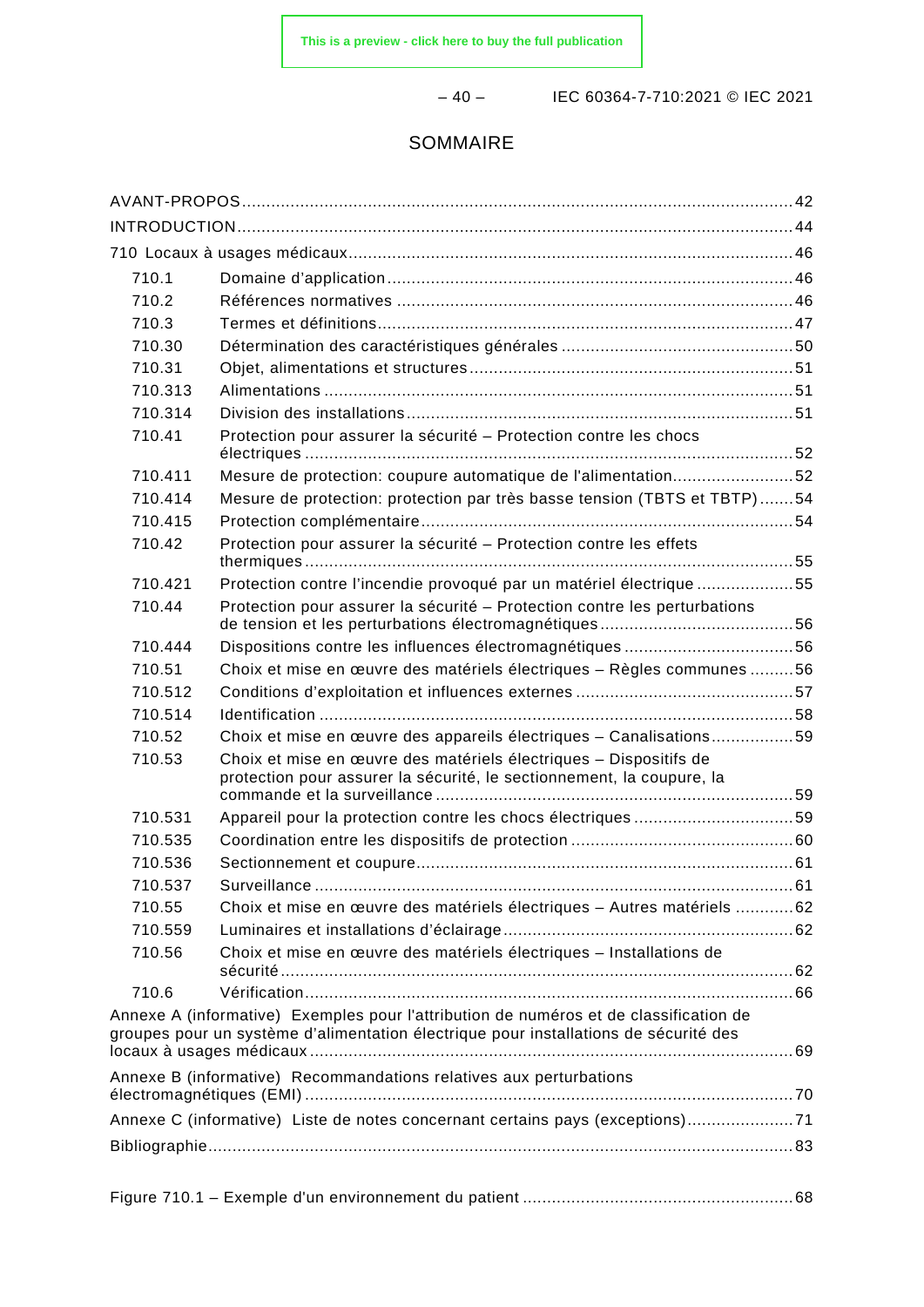IEC 60364-7-710:2021 © IEC 2021 – 41 –

| Tableau A.710.1 – Liste d'exemples de locaux à usages médicaux et leur classification |  |
|---------------------------------------------------------------------------------------|--|
|                                                                                       |  |
|                                                                                       |  |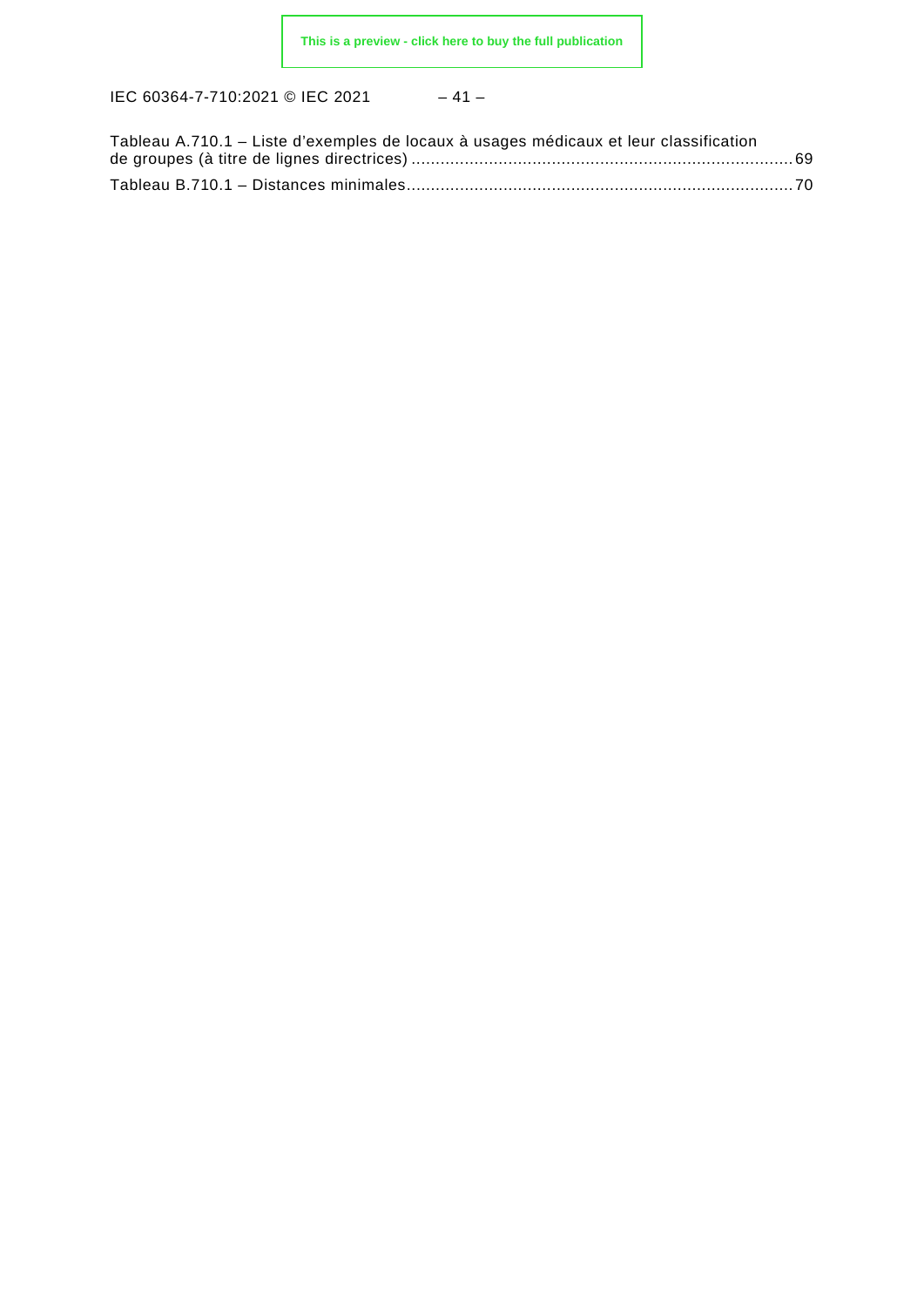**[This is a preview - click here to buy the full publication](https://webstore.iec.ch/publication/29393&preview)**

– 42 – IEC 60364-7-710:2021 © IEC 2021

#### COMMISSION ÉLECTROTECHNIQUE INTERNATIONALE

\_\_\_\_\_\_\_\_\_\_\_\_

#### **INSTALLATIONS ÉLECTRIQUES À BASSE TENSION –**

#### **Partie 7-710: Exigences pour les installations ou emplacements spéciaux – Locaux à usages médicaux**

#### AVANT-PROPOS

- <span id="page-10-0"></span>1) La Commission Électrotechnique Internationale (IEC) est une organisation mondiale de normalisation composée de l'ensemble des comités électrotechniques nationaux (Comités nationaux de l'IEC). L'IEC a pour objet de favoriser la coopération internationale pour toutes les questions de normalisation dans les domaines de l'électricité et de l'électronique. À cet effet, l'IEC – entre autres activités – publie des Normes internationales, des Spécifications techniques, des Rapports techniques, des Spécifications accessibles au public (PAS) et des Guides (ci-après dénommés "Publication(s) de l'IEC"). Leur élaboration est confiée à des comités d'études, aux travaux desquels tout Comité national intéressé par le sujet traité peut participer. Les organisations internationales, gouvernementales et non gouvernementales, en liaison avec l'IEC, participent également aux travaux. L'IEC collabore étroitement avec l'Organisation Internationale de Normalisation (ISO), selon des conditions fixées par accord entre les deux organisations.
- 2) Les décisions ou accords officiels de l'IEC concernant les questions techniques représentent, dans la mesure du possible, un accord international sur les sujets étudiés, étant donné que les Comités nationaux de l'IEC intéressés sont représentés dans chaque comité d'études.
- 3) Les Publications de l'IEC se présentent sous la forme de recommandations internationales et sont agréées comme telles par les Comités nationaux de l'IEC. Tous les efforts raisonnables sont entrepris afin que l'IEC s'assure de l'exactitude du contenu technique de ses publications; l'IEC ne peut pas être tenue responsable de l'éventuelle mauvaise utilisation ou interprétation qui en est faite par un quelconque utilisateur final.
- 4) Dans le but d'encourager l'uniformité internationale, les Comités nationaux de l'IEC s'engagent, dans toute la mesure possible, à appliquer de façon transparente les Publications de l'IEC dans leurs publications nationales et régionales. Toutes divergences entre toutes Publications de l'IEC et toutes publications nationales ou régionales correspondantes doivent être indiquées en termes clairs dans ces dernières.
- 5) L'IEC elle-même ne fournit aucune attestation de conformité. Des organismes de certification indépendants fournissent des services d'évaluation de conformité et, dans certains secteurs, accèdent aux marques de conformité de l'IEC. L'IEC n'est responsable d'aucun des services effectués par les organismes de certification indépendants.
- 6) Tous les utilisateurs doivent s'assurer qu'ils sont en possession de la dernière édition de cette publication.
- 7) Aucune responsabilité ne doit être imputée à l'IEC, à ses administrateurs, employés, auxiliaires ou mandataires, y compris ses experts particuliers et les membres de ses comités d'études et des Comités nationaux de l'IEC, pour tout préjudice causé en cas de dommages corporels et matériels, ou de tout autre dommage de quelque nature que ce soit, directe ou indirecte, ou pour supporter les coûts (y compris les frais de justice) et les dépenses découlant de la publication ou de l'utilisation de cette Publication de l'IEC ou de toute autre Publication de l'IEC, ou au crédit qui lui est accordé.
- 8) L'attention est attirée sur les références normatives citées dans cette publication. L'utilisation de publications référencées est obligatoire pour une application correcte de la présente publication.
- 9) L'attention est attirée sur le fait que certains des éléments de la présente Publication de l'IEC peuvent faire l'objet de droits de brevet. L'IEC ne saurait être tenue pour responsable de ne pas avoir identifié de tels droits de brevets et de ne pas avoir signalé leur existence.

L'IEC 60364-7-710 a été établie par le comité d'études 64 de l'IEC: Installations électriques et protection contre les chocs électriques. Il s'agit d'une Norme internationale.

Cette deuxième édition annule et remplace la première édition parue en 2002. Cette édition constitue une révision technique.

Cette édition inclut les modifications techniques majeures suivantes par rapport à l'édition précédente:

- a) le domaine d'application fournit de meilleures informations sur l'application du présent document;
- b) certains termes et définitions ont été révisés;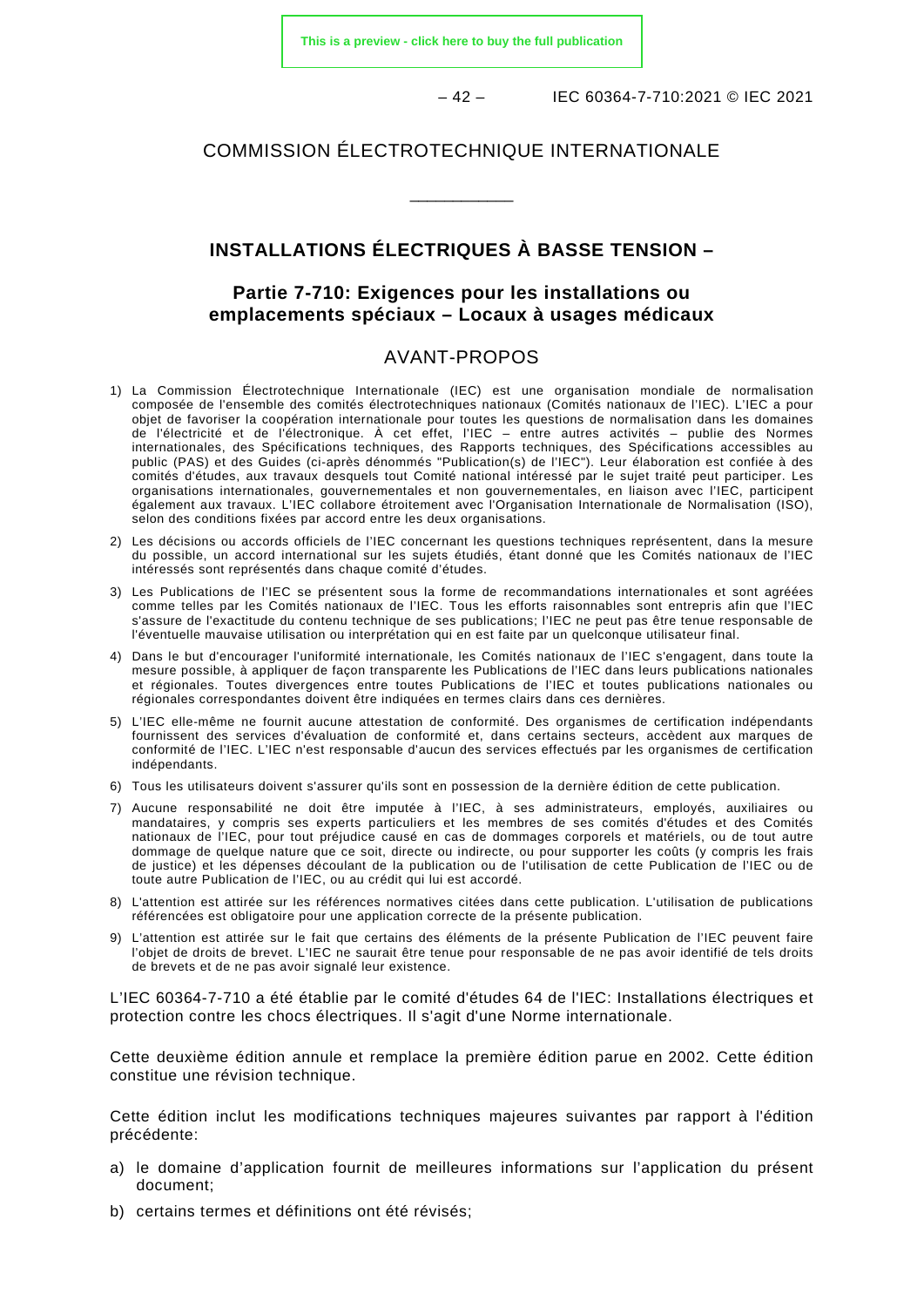IEC 60364-7-710:2021 © IEC 2021 – 43 –

- 
- c) la validité des parties correspondantes de la série IEC 60364 a été vérifiée et des articles ont été mis à jour;
- d) l'Article 710.30 a été étendu;
- e) l'Article 710.41 a été mis à jour;
- f) l'Article 710.413 devient désormais l'Article 710.411;
- g) les systèmes de localisation de défaut d'isolement ont été ajoutés à l'Article 710.411;
- h) l'Article 710.421 a été étendu pour inclure les dispositifs pour la détection d'arcs;
- i) l'Article 710.44 a été ajouté;
- j) l'Article 710.51 a été mis à jour et couvre désormais les tableaux de distribution et les zones d'opérations électriques;
- k) l'Article 710.514 a été étendu et comprend des paragraphes distincts sur les schémas, la documentation et les instructions de fonctionnement;
- l) les paragraphes 710.531 à 710.537 ont été ajoutés;
- m) l'Article 710.55 a été mis à jour;
- n) l'Article 710.56 a été ajouté;
- o) l'Article 710.6, Vérification, a été révisé;
- p) l'Annexe A est supprimée et son contenu a été inséré dans le 710.560.4;
- q) l'ancienne Annexe B devient désormais l'Annexe A et a été mise à jour;
- r) une Annexe B informative de recommandations relatives aux perturbations électromagnétiques (EMI) sur les installations des bâtiments, a été ajoutée.

Le texte de cette Norme internationale est issu des documents suivants:

| Projet       | Rapport de vote |
|--------------|-----------------|
| 64/2480/FDIS | 64/2482/RVD     |

Le rapport de vote indiqué dans le tableau ci-dessus donne toute information sur le vote ayant abouti à l'approbation.

La langue utilisée pour l'élaboration de cette Norme internationale est l'anglais.

Ce document a été rédigé selon les Directives ISO/IEC, Partie 2, il a été développé selon les Directives ISO/IEC, Partie 1 et les Directives ISO/IEC, supplément IEC, disponibles sous www.iec.ch/members experts/refdocs. Les principaux types de documents développés par l'IEC sont décrits plus en détail sous www.iec.ch/standardsdev/publications.

Une liste de toutes les parties de la série IEC 60364, publiées sous le titre général *Installations électriques à basse tension*, peut être consultée sur le site web de l'IEC.

L'attention du lecteur est attirée sur le fait que l'Annexe C énumère tous les articles traitant des différences à caractère moins permanent inhérentes à certains pays, concernant le sujet du présent document.

Le comité a décidé que le contenu de ce document ne sera pas modifié avant la date de stabilité indiquée sur le site web de l'IEC sous "http://webstore.iec.ch" dans les données relatives au document recherché. À cette date, le document sera

- reconduit,
- supprimé,
- remplacé par une édition révisée, ou
- amendé.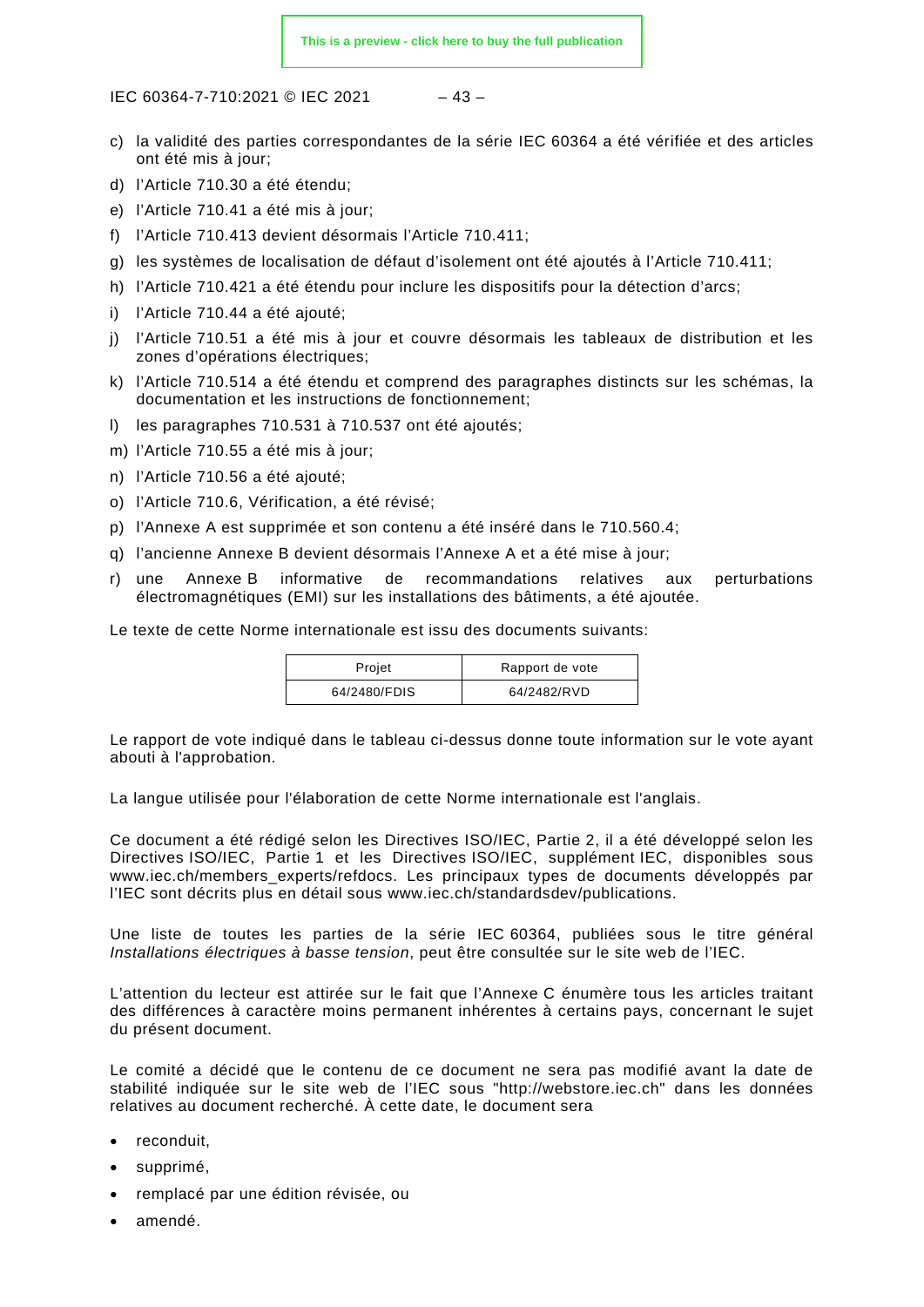– 44 – IEC 60364-7-710:2021 © IEC 2021

#### INTRODUCTION

<span id="page-12-0"></span>Pour les besoins de la présente partie de l'IEC 60364 (IEC 60364-7-710), les exigences des Parties générales 1 à 6 et de la Partie 8 de l'IEC 60364 s'appliquent.

Les parties IEC 60364-7-7XX de l'IEC 60364 contiennent des exigences particulières pour les installations ou emplacements spéciaux, qui sont issues des exigences des parties générales de l'IEC 60364 (IEC 60364-1 à IEC 60364-6 et IEC 60364-8). Ces parties IEC 603647-7XX sont prises en considération conjointement avec les exigences des parties générales.

Les exigences particulières de la présente partie de l'IEC 60364 complètent, modifient ou remplacent certaines des exigences des parties générales de l'IEC 60364 en vigueur au moment de la publication de la présente partie. L'absence de référence à l'exclusion d'une partie ou d'un article d'une partie générale signifie que les articles correspondants de la partie générale sont applicables (références non datées).

Les exigences d'autres parties 7XX pertinentes pour les installations couvertes par la présente partie s'appliquent également. Par conséquent, la présente partie peut également compléter, modifier ou remplacer certaines de ces exigences en vigueur au moment de sa publication.

La numérotation des articles de la présente partie suit la structure et les références correspondantes de l'IEC 60364. Les numéros placés derrière le numéro spécifique de la présente partie sont ceux des parties, ou des articles correspondants des autres parties de la série IEC 60364, en vigueur au moment de la publication de la présente partie, comme cela est indiqué dans les références normatives du présent document (références datées).

Si des exigences ou des explications complémentaires à celles des autres parties de la série IEC 60364 sont nécessaires, la numérotation de ces éléments se fait de la manière suivante: 710.101, 710.102, 710.103, etc.

Lorsque des parties générales nouvelles ou modifiées sont publiées avec une numérotation modifiée après la parution de la présente partie, les numéros d'articles faisant référence à une partie générale de cette Partie 710 peuvent ne plus correspondre avec la dernière édition des parties générales. Il convient alors de prendre en compte les références datées.

Les exigences particulières du présent document s'appliquent aux installations électriques dans les locaux à usages médicaux.

La numérotation des articles à partir de 710 indique les parties ou articles correspondants de l'IEC 60364. Lorsqu'il n'est pas fait référence à une partie ou à un article, cela signifie que les exigences générales de toutes les parties de l'IEC 60364 s'appliquent.

Dans les locaux à usages médicaux, les patients sont susceptibles d'être soumis à l'application des appareils EM (électromédicaux). Il est nécessaire de renforcer les mesures de sécurité applicables aux patients et au personnel médical en raison:

- i) de la baisse de la résistance du corps, puisque la peau est souvent coupée ou endommagée;
- ii) du risque associé à la perte d'alimentation, surtout des appareils de soins intensifs;
- iii) de l'augmentation du risque de choc électrique due à la présence de liquides tels que du sang, de la solution saline et de l'eau (pour l'irrigation, par exemple).

Les points (i) et (ii) concernent le patient, tandis que le point (iii) concerne à la fois le patient et le personnel médical.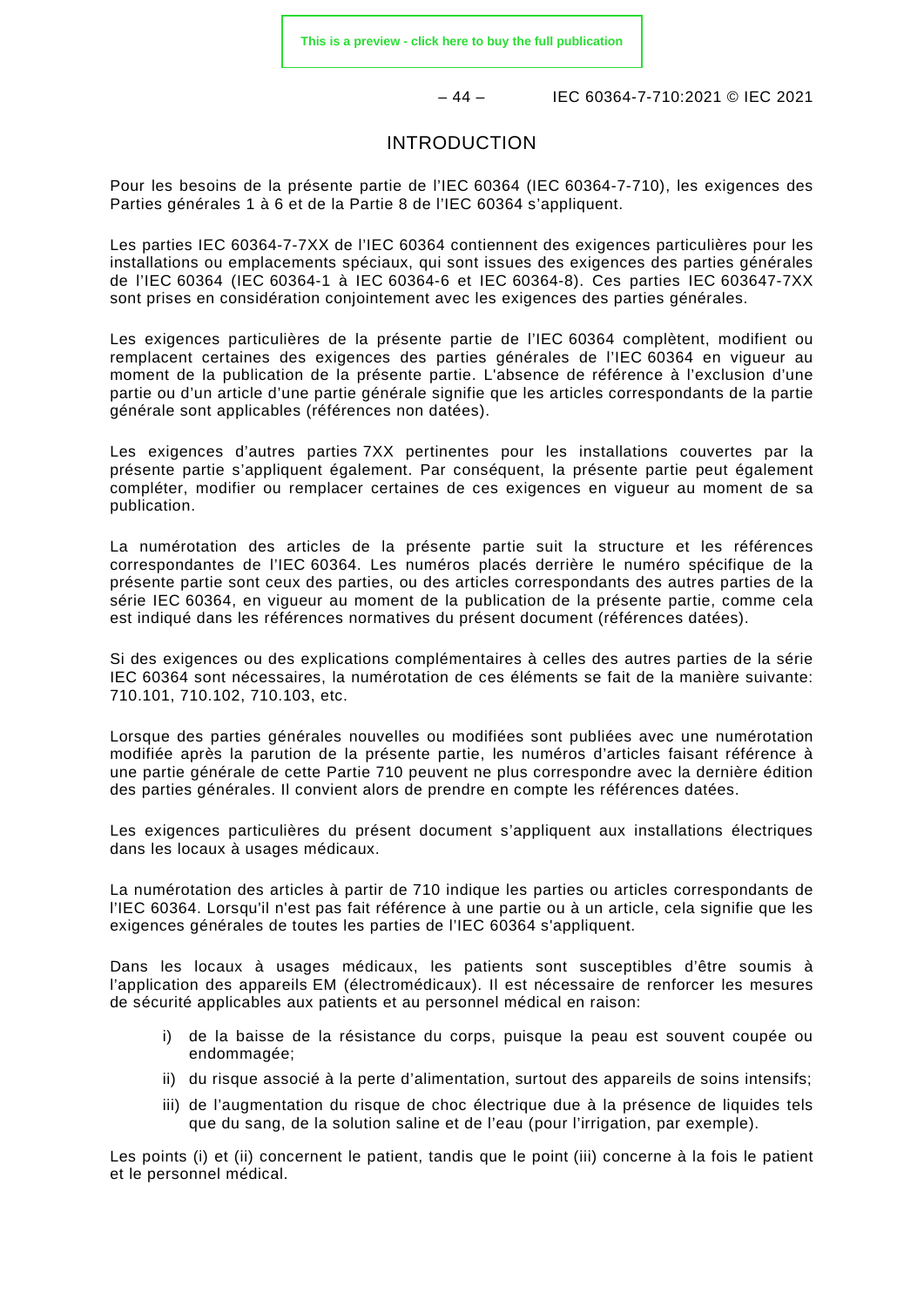IEC 60364-7-710:2021 © IEC 2021 – 45 –

Pour chaque activité et fonction dans des locaux à usages médicaux, il est nécessaire de respecter les exigences particulières pour assurer la sécurité, y compris la protection contre les chocs électriques et la continuité de l'alimentation.

La sécurité peut être assurée par l'application du présent document ainsi que le fonctionnement et la maintenance en toute sécurité des appareils EM.

Des variantes du présent document renforçant la sécurité et la fiabilité sont acceptables.

L'Annexe C contient un libellé concernant des conditions particulières existant dans certains pays et faisant état d'exceptions aux paragraphes correspondants.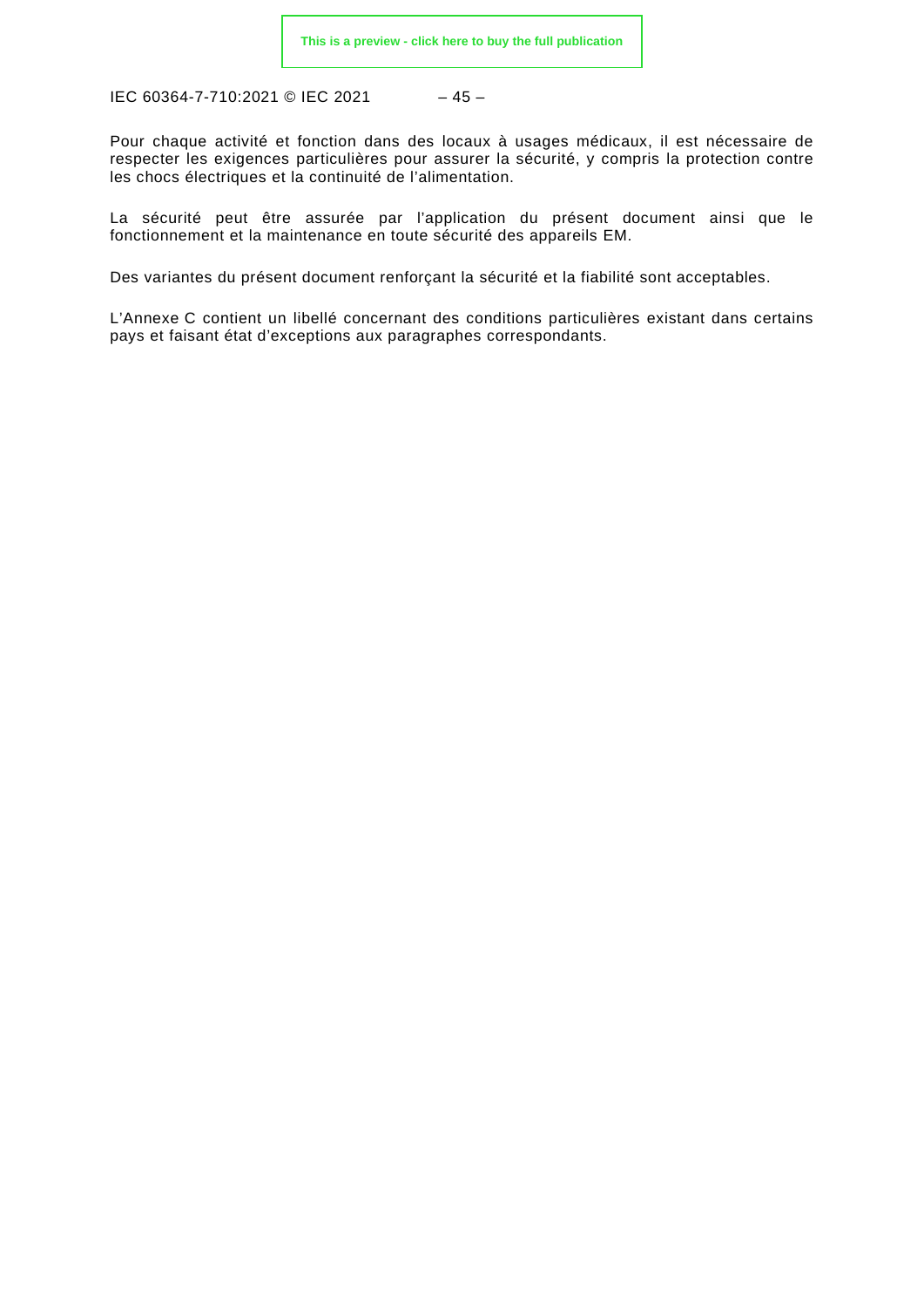– 46 – IEC 60364-7-710:2021 © IEC 2021

#### **INSTALLATIONS ÉLECTRIQUES À BASSE TENSION –**

#### **Partie 7-710: Exigences pour les installations ou emplacements spéciaux – Locaux à usages médicaux**

#### <span id="page-14-0"></span>**710 Locaux à usages médicaux**

#### <span id="page-14-1"></span>**710.1 Domaine d'application**

Les exigences particulières de la présente partie de l'IEC 60364 sont applicables à des installations électriques de locaux à usages médicaux afin d'assurer la sécurité des patients et du personnel médical. Ces exigences se réfèrent généralement à:

– des hôpitaux et des cliniques ou des établissements équivalents (y compris des locaux analogues transportables et mobiles);

qui, sous réserve d'évaluation (710.30), peuvent également inclure:

- des sanatoriums et des cliniques médicales;
- des emplacements dédiés dans les foyers pour personnes âgées, où les patients reçoivent des soins médicaux;
- des centres médicaux, des centres de traitements ambulatoires et des services de consultations externes, des salles d'urgence;
- d'autres établissements (industriels, sportifs et autres) de consultations externes;
- des cabinets médicaux et dentaires;
- des locaux médicaux sur des sites de travail;
- d'autres locaux où des appareils électromédicaux sont utilisés;
- des cliniques vétérinaires;
- des salles dans des locaux existants en cas de changement d'utilisation de local pour des applications médicales.

Cette liste n'est pas exhaustive.

Les exigences du présent document ne s'appliquent pas aux appareils EM ou aux systèmes EM.

NOTE 1 Les appareils EM et les systèmes EM sont couverts par l'IEC 60601 (toutes les parties).

NOTE 2 Aux États-Unis, les exigences du code national d'électricité (National Electrical Code<sup>®</sup>) de NFPA 70<sup>®</sup> en général et plus particulièrement son Article 517 (établissements de santé) s'appliquent.

#### <span id="page-14-2"></span>**710.2 Références normatives**

Les documents suivants sont cités dans le texte de sorte qu'ils constituent, pour tout ou partie de leur contenu, des exigences du présent document. Pour les références datées, seule l'édition citée s'applique. Pour les références non datées, la dernière édition du document de référence s'applique (y compris les éventuels amendements).

IEC 60050-826, *Vocabulaire électrotechnique international – Partie 826: Installations électriques* (disponible à l'adresse http://www.electropedia.org)

IEC 60364-1:2005, *Installations électriques à basse tension – Partie 1: Principes fondamentaux, détermination des caractéristiques générales, définitions*